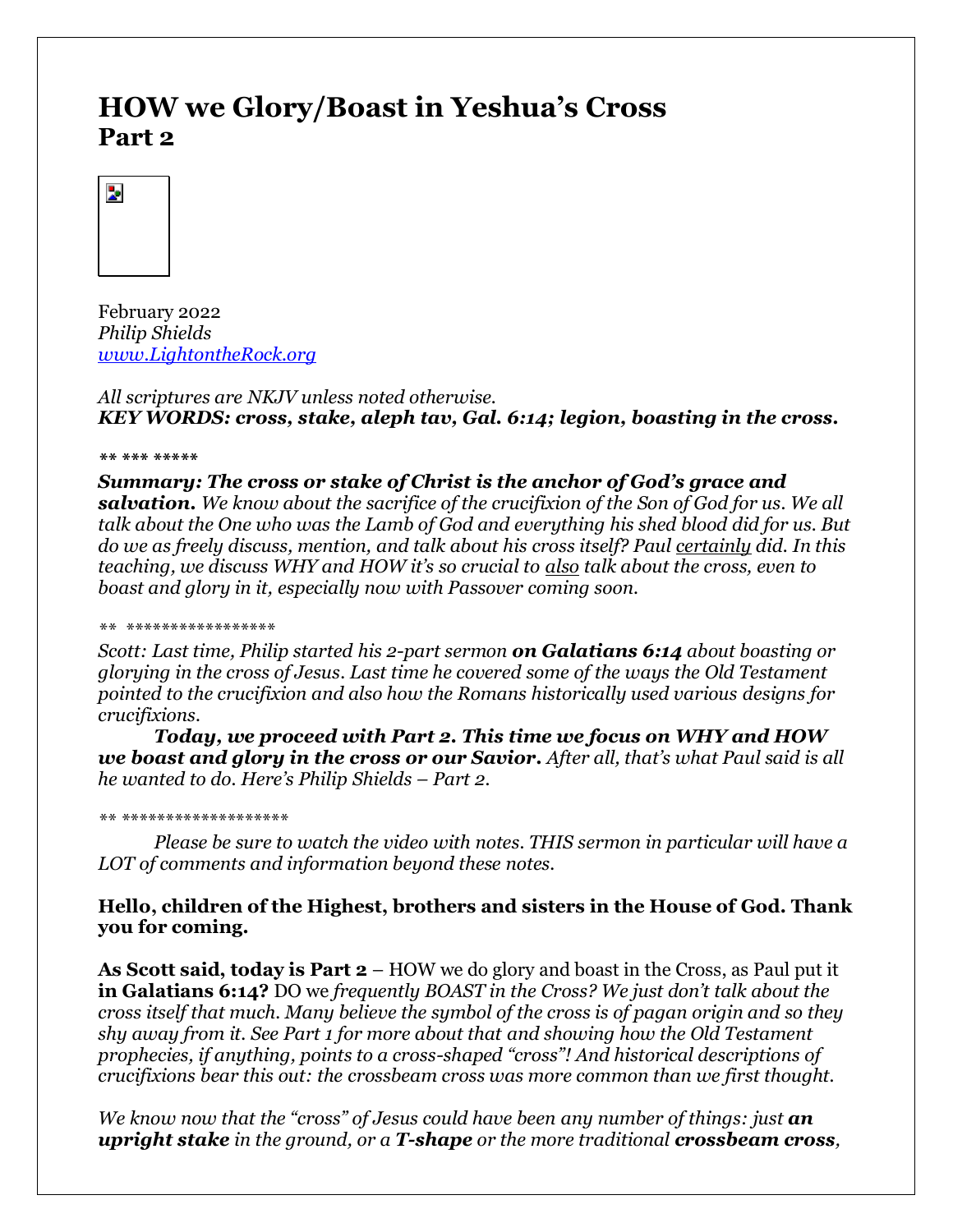*or even an X shape or to a Tree. Romans used them all. Certainly, the crossbeam cross was widely used.* 

*When Apostle Paul looked at the Cross of our Savior – he stood in AWE of what happened on the cross, as well as of the cross of our Savior itself. He spoke often both of the One crucified, as the Lamb of God who shed his blood for us – as well as the instrument of death. This is key to understand.* 

**Please bow your heads as we commit this service** to Father's blessing and as we bless, thank, and praise our Abba and Yeshua for the life and death and resurrection of our Savior.

**Opening prayer …(here are notes from it)**

**Holy Father, Abba in heaven, and holy Yeshua – meaning "salvation" – Thank you.** We bow our heads before you as we come to the cross of Yeshua, where you – Yeshua-- **knocked Satan out, in the head, at Golgotha.** We're \* in \* AWE \* of you. We are amazed by you.

Forgive us, Yeshua, for not esteeming your love enough for all you've done. King, Master and Savior -- your blood ran down red, and you washed our sins white in your blood. You took our sins, took our shame, *took God's wrath on us we had earned* – and brought us forgiveness, love, acceptance, reconciliation, and justification IN YOU. Thank you so much.

Father, again thank you for sending The WORD to do all this and more. Help us **be ready for Passover** and to be esteeming the Lord's body – both HIS own body and the body of Christ, which is the ekklesia, the church. Let us **never doubt your love and thank you** for always being there. Help us love you more each day.

 Please send down your holy anointing spirit on all listening as well on what you want me to say to your children. Guide the speaking and the listening, as we commit this service into your hands.

In Yeshua's loving and powerful name, Amen.

### **Hello again, everyone.**

**I covered the INSTRUMENT of Christ's death in part 1 because there are too many who get hung up on the word "cross"** – without realizing that the *latest* research on it shows many crucifixions were indeed often on crosses – *with crossbeams*, not just one upright**.** 

*Even I, for decades, did not give sermons about boasting in the cross*. I believed in the one upright stake and no crossbeam because of the fact that some pagan religions before Christ also used the cross symbol. But Romans crucified on trees, on uprights, on T shaped and on X shaped and crossbeam crosses! I'm very sure that Yeshua did not carry the entire cross shape, but just the crossbeam. So I'm NOT reluctant to say "the Cross" as some are. If you prefer "stake," so be it; you say "stake" then.

• There's **much more in part 1**, so please watch that first video first.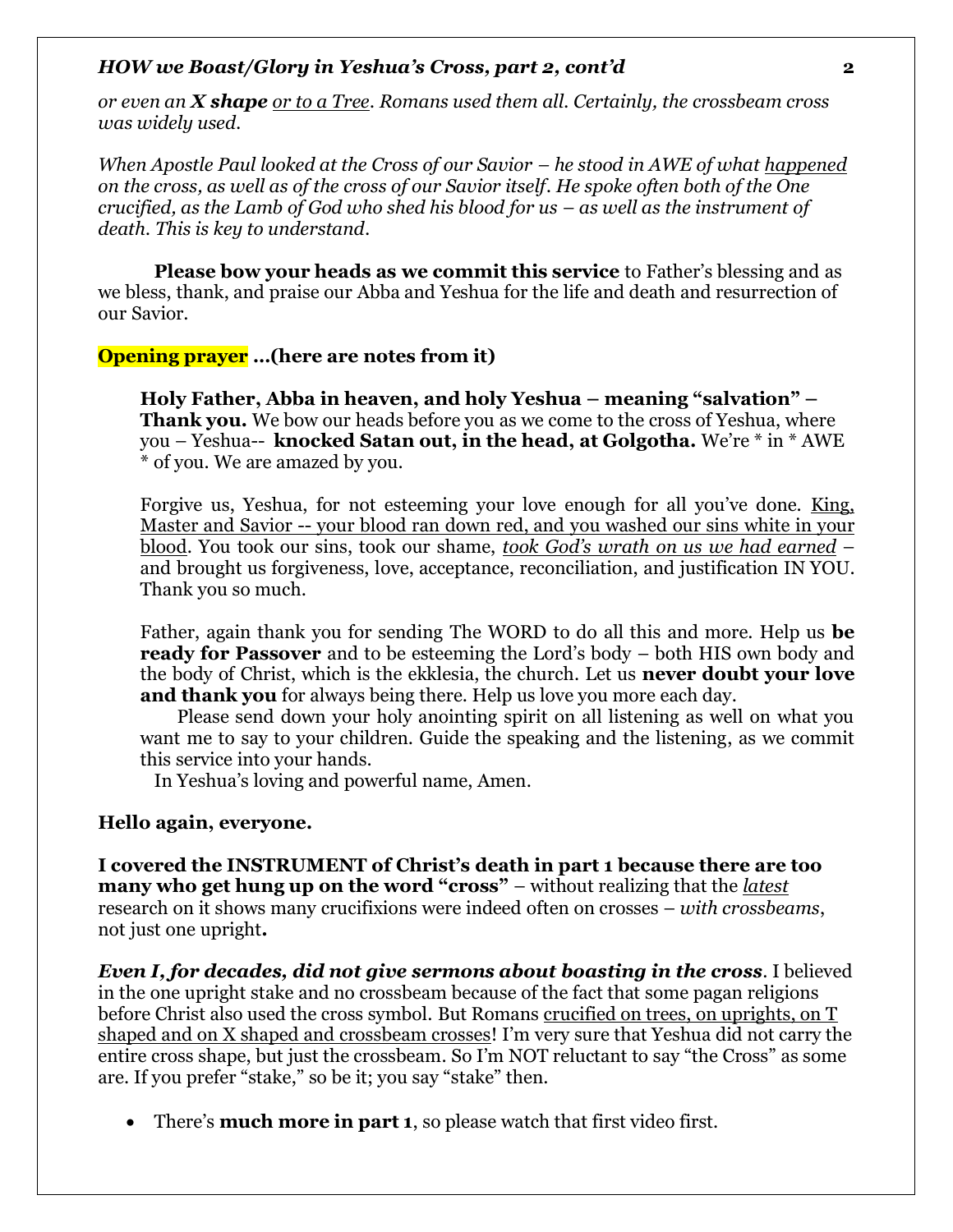- For many conservative sabbath-keeping churches, I would be amazed if you've *ever* had a whole sermon *on boasting in the cross*. Well, here's mine. Long overdue. I preach to myself, as I'm late in talking about it as well.
- **Paul's message was BROAD:** He spoke often of Christ and his sacrifice for us as the Lamb of God, but also about the CROSS *itself*.

So we also should openly talk about the cross. Saying "the cross" covers a lot of ground, as those 2 words summarize everything that happened on it.

I'm covering this before Passover, so we all get over any reluctance to speak of the cross," or if you prefer – "the Stake." And if others in your group aren't comfortable – you just don't speak of the stake either, to go along to get along. Let's not be like that. Let's follow the teachings and urgings in God's word. Let's talk about the cross much more often – whether you say "cross" or "stake."

### **Besides the newest historical information that I covered in part 1, even the Old Testament itself pointed us to the cross –**

- Passover blood of the **lamb on the lintel above –** where the head would be and on the 2 side posts where his hands would have been
- The **shape of the camp of Israel** was definitely as a cross if you study **Numbers 2** and add up all the numbers of the tribes.

Look at this  $2<sup>nd</sup>$  image too – and the larger numbers of Judah and its team.

**Did you also note that the standard for the 4 teams of 3 tribes were a lion, man, eagle and ox?** Just like the 4 living creatures around God's heavenly throne (**Revelation 4:6-8**). King David wrote in **Psalm 22:16-18** about the crucifixion when he said, "They pierced my hands and my feet" and mentioned how they cast lots for his garments and that he could SEE all his bones… Oh Savior…

# **Psalms 22:16-18**

"For dogs have surrounded Me. The congregation of the wicked has enclosed Me. **They pierced My hands and My feet;** 17 **I can count all My bones**. They look and stare at Me. 18 **They divide My garments** among them, And for My clothing they **cast lots**.

• **The Aleph-Tav** – the first and last letter of the Hebrew alphabet. The TAV in the **ancient original Paleo Hebrew** –looked like a **cross!** It meant to mark, sign, covenant and is what the Hebrew says was the mark placed on God's people's foreheads in **Ezekiel 9:4** – "write a TAV, a mark, on their foreheads". Folks, that looked like a cross in ancient Paleo Hebrew.

**So to me, all these things and more, make clear God himself is not ashamed of the cross shaped cross!** There's much, much more detail in part 1. I will be saying "the cross' from now on – *and that could mean a cross, an X, a T or an upright stake or even a tree. They used them all.*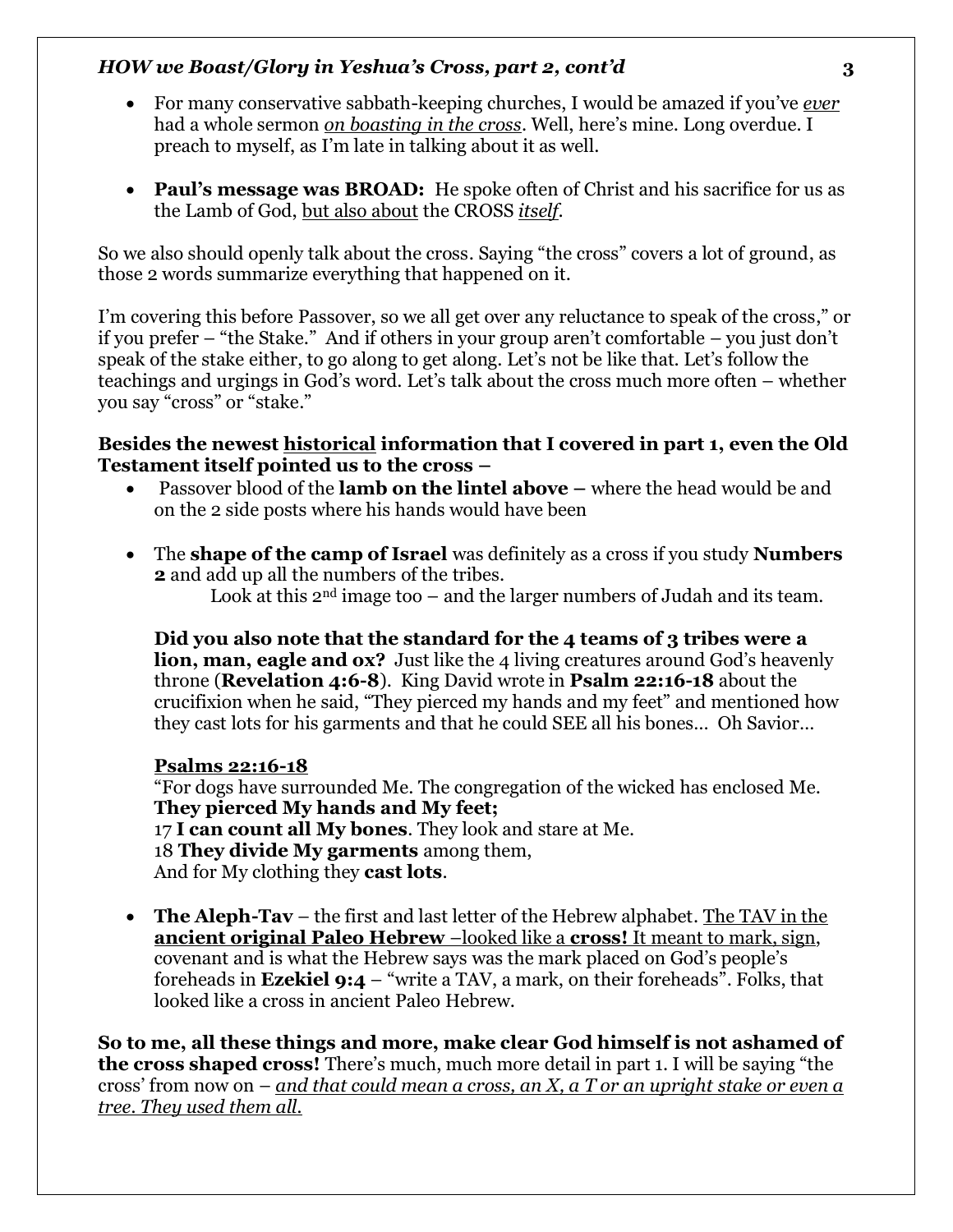**I ended the last sermon about Boasting/Glorying in the cross by saying,** because of the death and shed blood of Yeshua for us, we could hear our heavenly Father – who is King of the Universe, God MOST High, say to us one day, who believe in Jesus Christ, (Yeshua our Messiah):

*"Because of what My son did, your sin debt has been erased, paid in full and you are no longer sentenced to die, but sentenced to Eternal LIFE!"*

And He will welcome us into his family. Also – nothing can separate us from the love of GOD, ever (**Rom 8:38-39**). So let's pick up again at Gal. 4:16.

# **Galatians 6:14**

"**But God forbid that I should boast except in the cross of our Lord Jesus** Christ, by whom the world has been crucified to me, and I to the world."

Paul is not boasting about himself but is in awe of Christ and what happened on his cross. God wants us to glory in HIM and his goodness.

# **Jeremiah 9:24 –**

**"***But let him who glories glory in this,* **t***hat he understands and knows ME, that I am Yehovah,* exercising lovingkindness, judgment, and righteousness in the earth. For in these I delight," says Yehovah (the LORD).

Death by cross/stake was a shameful death reserved for the worst criminals. **So most** people would never admit to having a loved one who had been crucified. So why is Paul saying he boasts in the cross? And he says it in so many ways, so many times. That's our example.

# **1 Corinthians 1:18-19**

"For the message of the cross is foolishness to those who are perishing, but to **us who are being saved it is the power of God**."

### **1 Corinthians 2:2**

"For I determined not to know anything among you except Jesus Christ and Him crucified."

So my first point in boasting about the cross is this: DO IT. Just start talking about it more. So many are good about talking about the Lamb of God, the blood of Christ and all it does, *but leave out the message of the cross itself. God's whole message to humanity is anchored in the cross and his resurrection.* 

**1. Just start including the Cross in your Bible discussions. Paul said he gloried in the CROSS – not just about Christ himself.** 

It's easy to boast about someone you love. (Story of woman cheering on her son in a race – "that's my son, that's my son, that's my boy!")

Even Paul's explanation of the GOSPEL message he preached in Corinth – was about the death and resurrection of Yeshua. See verses 1, 3-4 especially. Is that your definition of your "GOSPEL"?

# **1 Corinthians 15:1-6**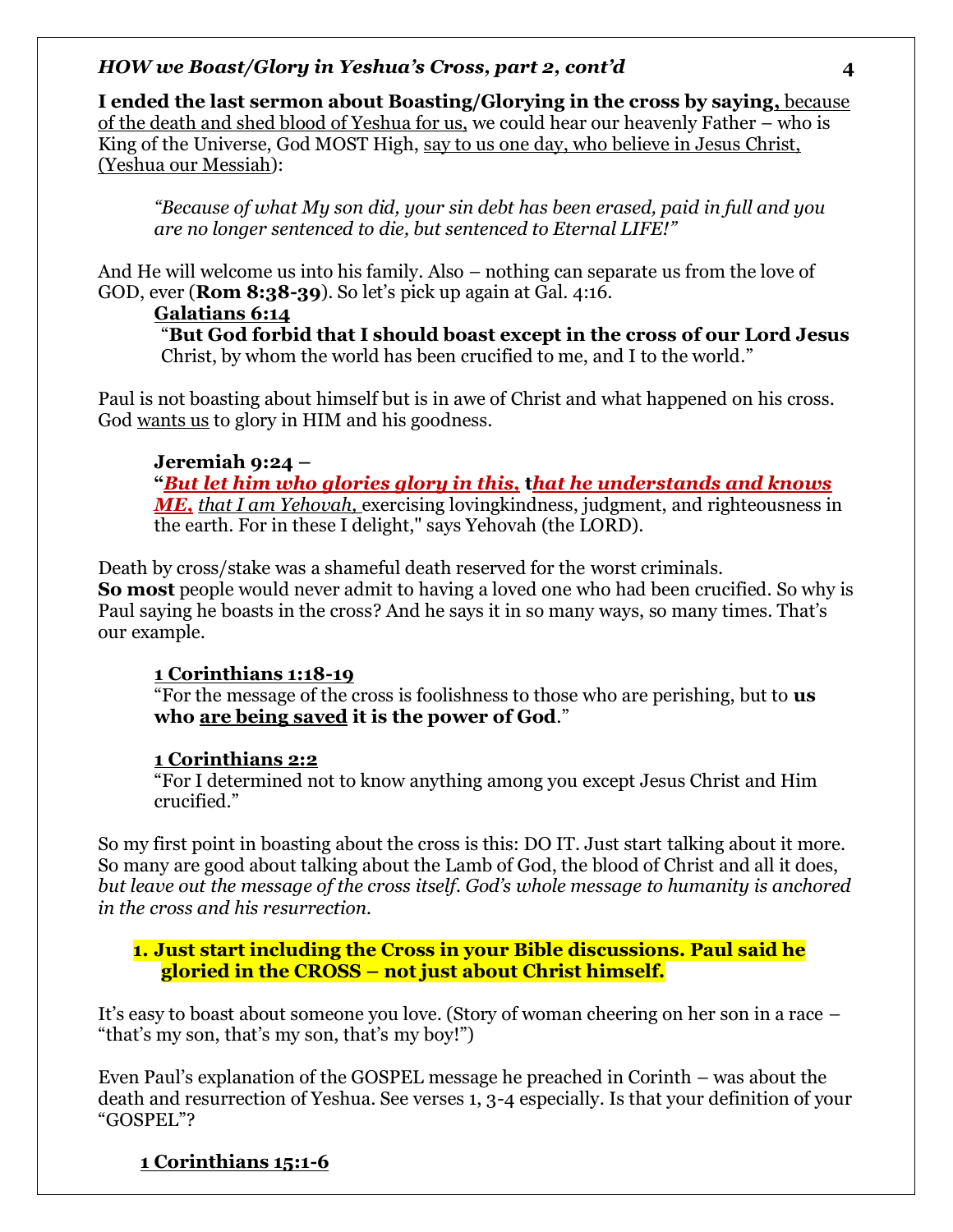"Moreover, brethren, **I declare to you the GOSPEL which I preached to you,** which also you received and in which you stand, 2 **by which also you** *are* **SAVED**, if you hold fast that word which I preached to you — unless you believed in vain.

3 **For I delivered to you first of all that which I also received: that Christ died for our sins according to the Scriptures, 4 and that He was buried, and that He rose again the third day according to the Scriptures**, 5 and that He was seen by Cephas, then by the twelve."

**The FULL gospel of course has to include the good news of the Kingdom of God. But the gospel of the kingdom has to include the way INTO that kingdom. Jesus is the DOOR (John 10:7, 9)** and he's the WAY into it, the truth, and the life (**John 14:6**). The full, true gospel MUST include everything about Jesus Christ, the Son of God, and how HE makes the way possible to BE in God's kingdom.

The message of the cross is HOW even the worst of sinners who repent *can get into the kingdom of God*. So of course we preach the death and resurrection of Jesus as our gospel message, as Paul says in **1 Cor. 15:1-7.** 

**The full gospel is the good news message of the Kingdom, of Christ, of God, of Salvation, of Peace and** *the gospel of grace*. Do you and your church speak of this good news -- in Acts 20:24 below? I have a recent 2-part sermon on God's grace/favor for us. When did you last preach or hear a sermon on the gospel of the Grace of God?

### **Acts 20:24**

"But none of these things move me; nor do I count my life dear to myself, so that I may finish my race with joy, and the ministry which I received **from the Lord Jesus, to testify to** *the gospel of the grace of God."*

Paul was so in love with His Savior and his actions, that nothing else seemed to matter. *When you're deeply in love, that's how it is… nothing else matters.* So he spoke of Christ and his grace often, very often. The cross is the anchor to that message.

To boast in the cross means we're so awed by the cross and by Yeshua *that we can't stop talking about it all!* Boasting *surely* means we're frequently bringing it up and wanting people to hear about it. *Do we?*

Yeshua called Paul while on the road to Damascus **(Acts 9:1-20**). Paul was going to arrest God's people and even to lead them to their death. Christ called him to testify of HIM, and to bring Gentiles and anyone to be under Christ's power and freed from Satan's power. Note: Yeshua spoke to Saul in HEBREW. Hebrew was well known as well as Aramaic, as you'll see.

Let's read Paul's accounting of his calling by Christ later to King Agrippa.

**Acts 26:14-15 CJB (Paul before Agrippa).**

"We all fell to the ground; and then I heard **a voice saying to me,** *in HEBREW*, 'Sha'ul! Sha'ul! Why do you keep persecuting ME? It's hard on you to be kicking against the ox-goads!'

*So everything Yeshua said to Saul (Paul) here on the road to Damascus was in Hebrew*. Even the sign over Christ's head on the cross was written in Latin, Greek and Hebrew.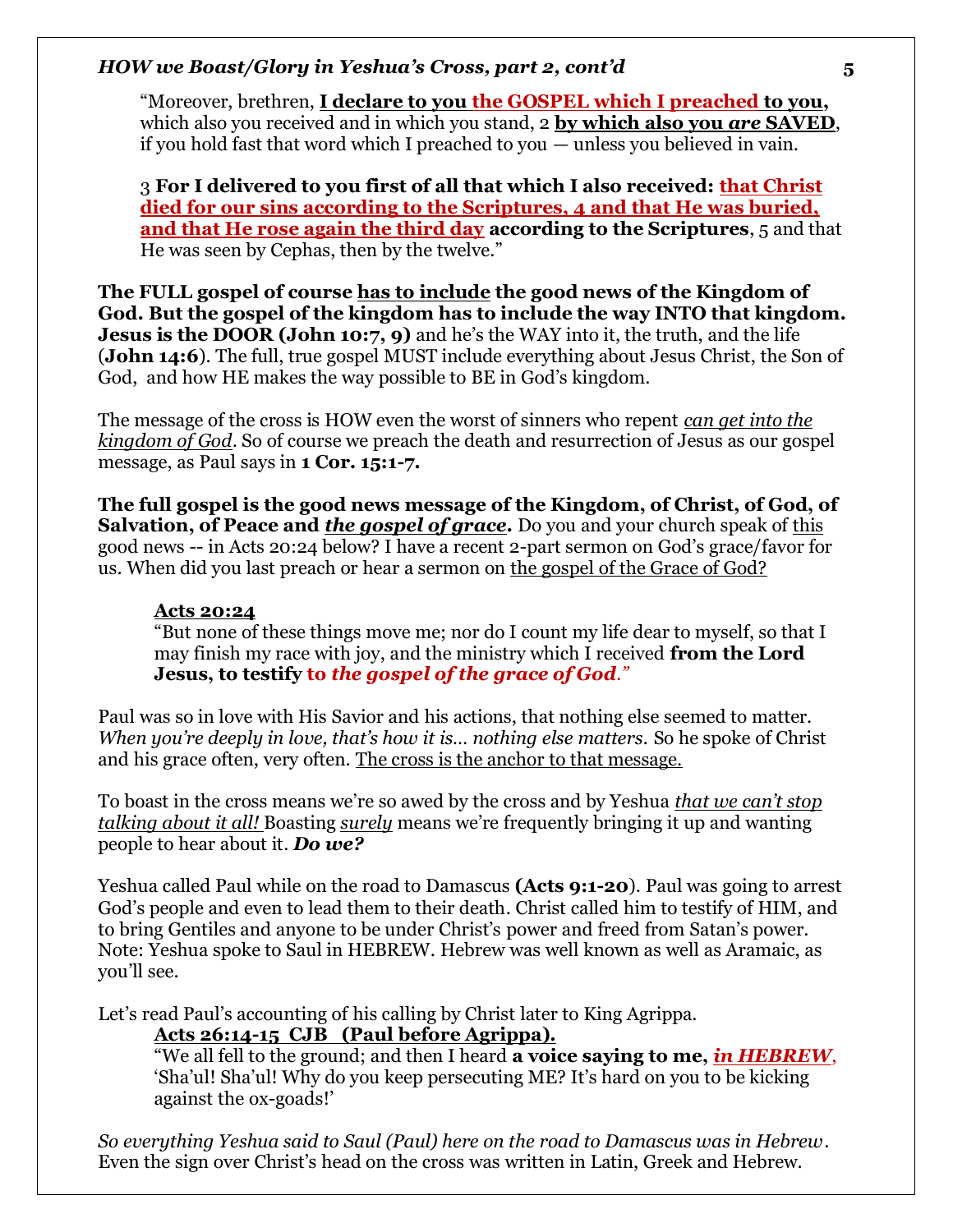Notice what the Son of God says his name is. He said it in Hebrew.

15 I said, 'Who are you, sir?' and the Lord answered, '**I am YESHUA, and you are persecuting me!"** (remember, speaking in HEBREW).

The name our Savior said was his name – speaking in Hebrew – was Yeshua, meaning "salvation".

### **Acts 26:17-18 (Yeshua continuing his mission to Paul…)**

"I will deliver you from the Jewish people, as well as from the Gentiles, to whom I now send you,

*18 to open their eyes, in order to turn them from darkness to light, and from the power of Satan to God*, that they may receive forgiveness of sins and an inheritance among those who are **sanctified** *by faith in Me*.'

The cross is the symbol of everything Acts 26:18 says Paul was to teach and do.

We are made righteous and made holy by faith in Yeshua… not by all the things WE do. What WE must do is to seek, find, glory in Yeshua, and stay focused on him. That leads us to point #2.

### 2. **CONTEXT of Gal 6:14 tells us: FOCUS on what GOD has done and is doing, rather than the spiritual things YOU are doing**.

The Galatians were trying to be spiritual by insisting that all the men be circumcised, and they boasted about how successful they were in convincing the men to cut their flesh. Paul is teaching that their focus was all wrong. Don't boast in what YOU do, but in what God through Christ did for US!

# **Galatians 6:12-15**

"As many as desire to make a good showing in the flesh, these would compel you to be circumcised, only that they may not suffer persecution for the cross of Christ. 13 For not even those who are circumcised keep the law, but they desire to have you circumcised **that they may** *boast in your flesh.* 

14 **"But God forbid that I should boast** *except in the cross* of our Lord Jesus Christ, by whom the world has been crucified to me, and I to the world.

15 **For in Christ Jesus** neither circumcision nor uncircumcision avails anything, **but a new creation**."

*Talk about what GOD is doing in your life, not what you're doing to be spiritual. Paul says what really counts is God creating you into something brand new – something or someone who's never been before: a NEW CREATION!* 

**YOU and I do not create or cause our own new creation. There's ONE Creator-- GOD! He has created all things** – and most especially people who are new creations in Christ! Paul is telling them (**Gal 6:15**) -- "THIS is what matters*!" [Note: There's so much more explanation in the video!]*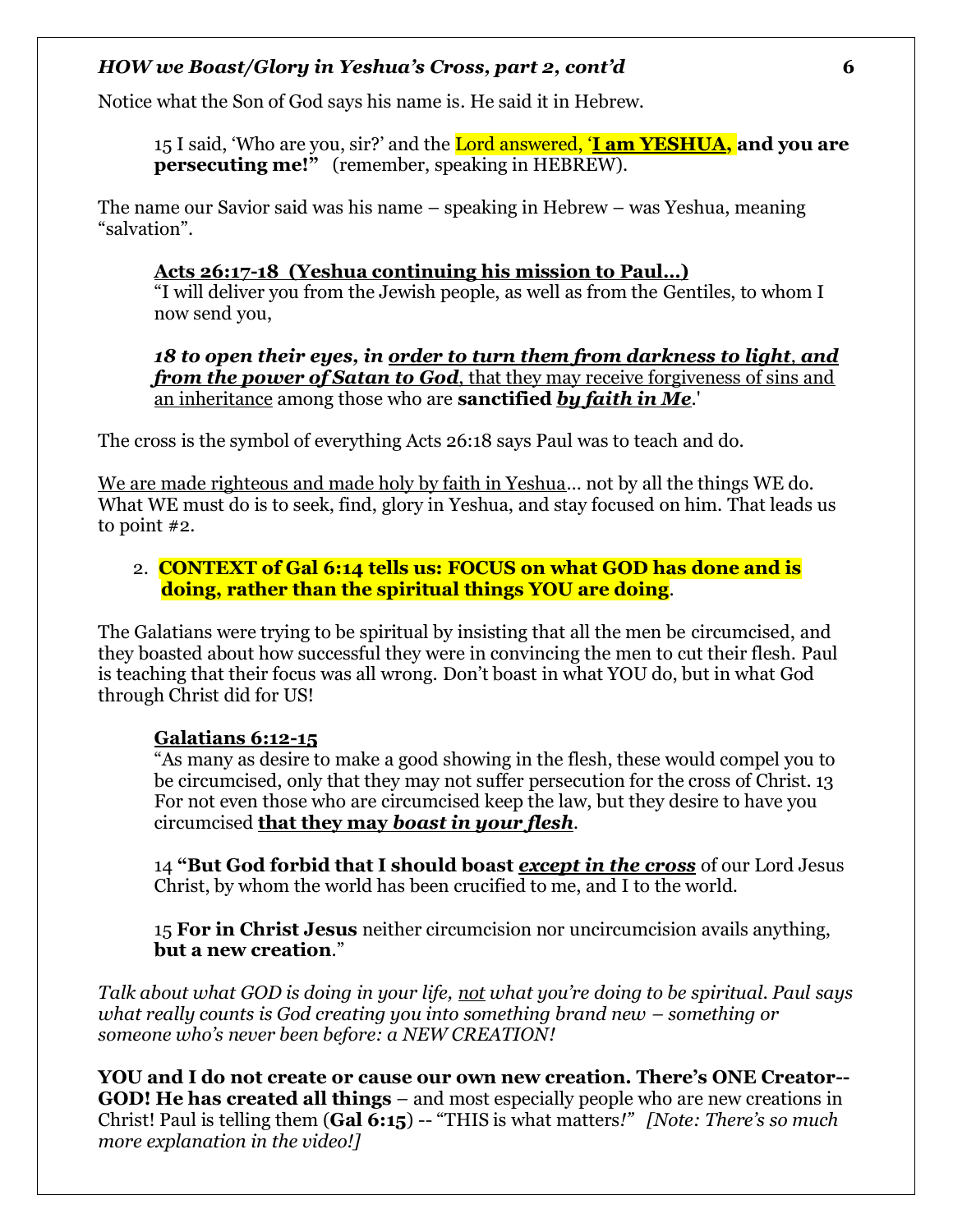### **2 Corinthians 5:16-18**

16 "Therefore, from now on, we regard no one according to the flesh. Even though we have known Christ according to the flesh, yet now we know Him thus no longer.

In verse 16, Paul is telling them to quit thinking of people the way they were before they came to Christ. Certainly quit gossiping about anyone's sins in the past. Your gossiping becomes a current sin vs someone else's sins of decades ago that you want everyone to know about. And any of you who do that, don't understand or practice God's grace! That puts you in trouble – because if we don't offer grace and forgiveness, WE will not be receiving grace either.

17 Therefore**, if anyone is IN CHRIST, he is a new creation**; old things have passed away; behold, ALL things have become new.

18 **Now ALL things are of God,** who has reconciled us to Himself *through Jesus Christ*, and has given us the ministry of reconciliation,"

"ALL THINGS are of God". He's our focus. Yeshua is where our eyes are fixed.

**God is the creator of ALL THINGS – including his NEW CREATION in us.** *We are not creating our own new self. It's GOD'S work*. *That work could only be possible first by the cross and then the resurrection of the Son of God, and then HIS resurrected life* coming to live again in each of us. BOAST in that! That we have a WONDERFUL, AMAZING GOD AND SAVIOR, not in what great spiritual things YOU are doing.

SO when we talk about the Cross, **we have to also talk about the resurrection of Jesus Christ. The glorying is in BOTH** – the death and resurrection of our Hero. That he LIVES now again… and lives obediently in us, just as he did when he walked the earth.

**The Cross means: You can't come up with a more selfless act of love ever done by a man – than what Yeshua did for us all, on a cross.** In his cross, we see not just the son of God crucified, but **the bright HOPE of the world**. We believers see release from sin's bondage. We experience the love of God. I imagine if we could ever see an actual crucifixion, we'd appreciate much more what Yeshua did for us.

I doubt any of us fully appreciate or comprehend what happened on that stake or cross 2000 years ago but know that if you trust in him and believe in him, all the guilt you've ever felt for your awful sins are washed away, and you find peace with God. *Yes, I will boast in that cros*s.

*Many of you are coming to this site from Brazil, Kenya, China, Indonesia, Philippines, North and South Korea, Israel, and Europe and the Americas. This cross is for you too.* 

Do you remember how the Bible says **SIMON OF CYRENE** helped carry Jesus' cross? Jesus had lost so much blood in that awful scourging and had not slept a wink all night before – so it got to be too much. Romans called on Simon of Cyrene **(Mark 15:21**) to carry the crossbeam. He had 2 sons who were believers.

**Simon of Cyrene** was very likely a black man from north Africa. There were also many Jews in Cyrene, so he could have been a local black man or a Jew. God is using and calling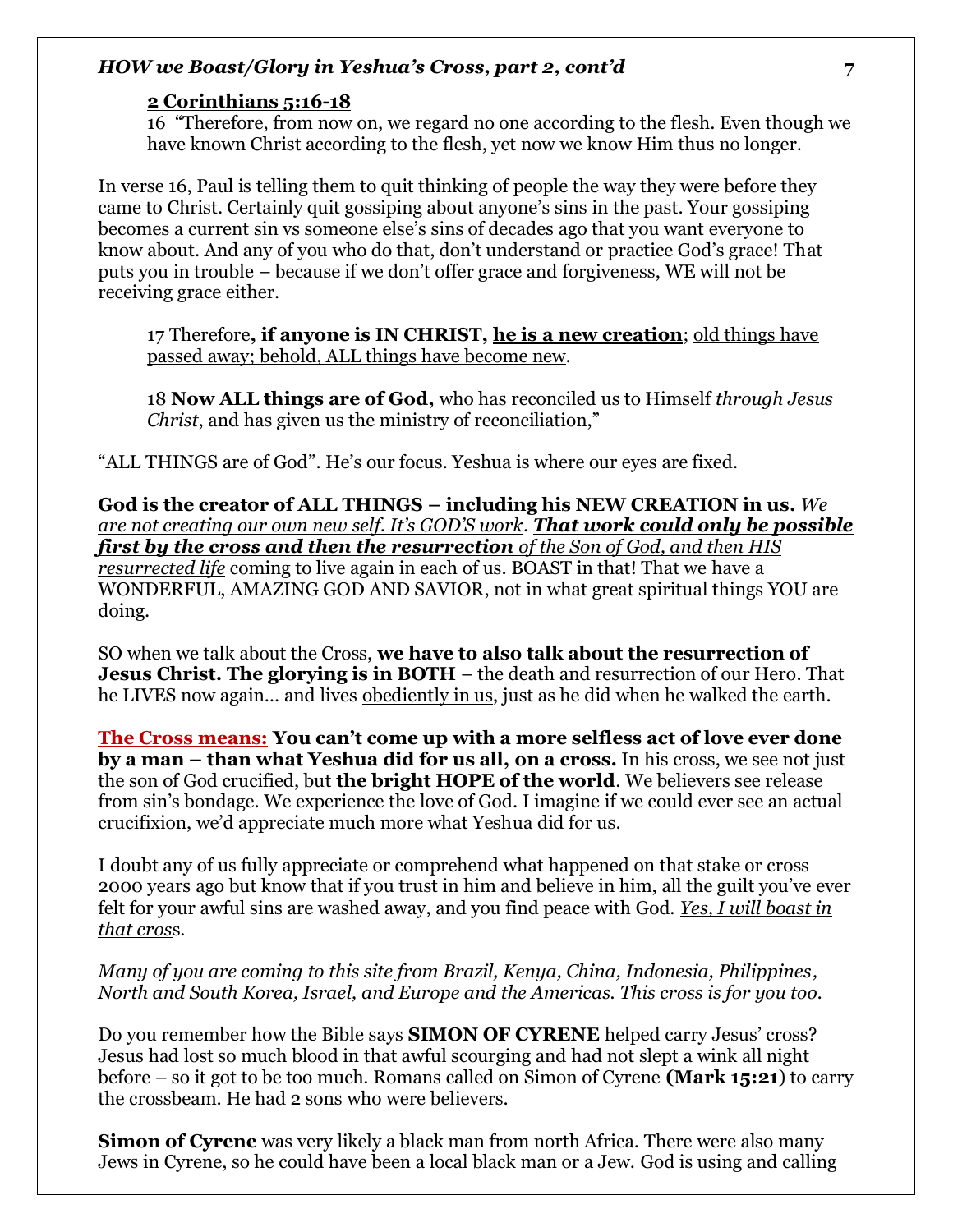and inviting people from all over the world. The cross is for everyone – YOU too. He died for you too, no matter who you are, where you're from, or who you've been, even if you've been a persecutor of Christians like Paul was! (DO stop the persecuting now though, OK?)

### **Final Hours for our Savior**

**Isaiah 53:7** says Yeshua was led like a lamb for the slaughter. Pigs squeal terribly when being killed. Lambs do not scream or make a lot of noise when they are being killed, as I understand it. Somehow, I believe the same for our Messiah. He did shout out – "FINISHED!" while on the cross.

Once we accept Yeshua as YOUR life now, and realize you belong to Him now, and ask him to let you be IN HIM, in his body, we're part of HIM – ALL KINDS of wondrous things happen that we are included in! This should be so exciting.

From before the foundation of the world, God and the Word had a long discussion about their plan of salvation. The Word, who became Christ, offered to the sacrificial Lamb of God.

Let's recall some points we can be boasting about. Yeshua said there's no greater love than to die for your friends – and yet Yeshua even died for his enemies! HE *offered* to die. *It was his choice. Father didn't make him do it, in other words. They agreed, as ONE*. Father sent him, **but it was Yeshua's choice whether to be crucified or not** (**John 10:17-18**).

### **John 10:17-18**

"Therefore My Father loves Me, because **I lay down My life** that I may take it again.

18 NO ONE takes it from Me, but **I lay it down of Myself**. I have power to lay it down, and I have power to take it again. *This command I have received from My Father*."

Here's how Paul summarized it, and these are all things we should boast about Christ! [*There's more explanation on the video*.]

### **Romans 5:6-10**

"For when we were still without strength, in due time **Christ died for the ungodly**. 7 For scarcely for a righteous man will one die; yet perhaps for a good man someone would even dare to die.

8 But God demonstrates His own love toward us, in that **while we were still sinners, Christ died for us**.

[Even you and me with our worst sins, he paid the ultimate price to redeem you and me. He "died for ME, and loved ME", Paul says – Gal. 2:20. Apply the same to yourself.]

9 Much more then**, having now been justified [made righteous] by His blood, we shall be saved from WRATH through HIM**.

10 For if when we were enemies **we were RECONCILED to God** through the death of His Son, much more, having been reconciled, we shall be **saved by His life**."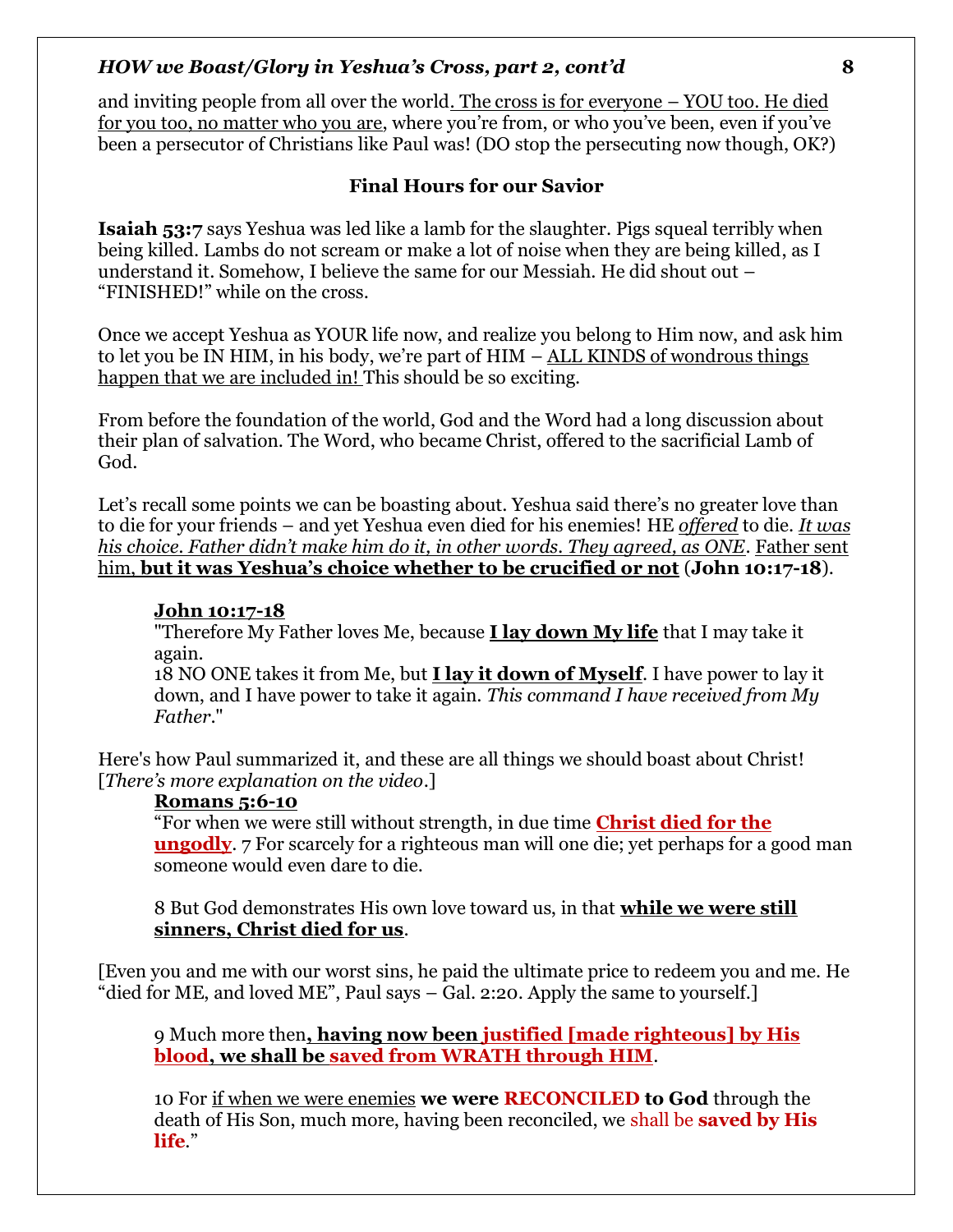*The power of the cross is exalted in Christ's resurrection – his new resurrection life*. We need to be like Messiah and seek to speak Father's words; do Father's works – and not our own. If Christ could be so strongly living in each of us that way, it would be like having thousands of Yeshuas walking the planet.

We're saved by Christ's resurrection life living again – obediently – inside us. We need to become like Christ who said every word he spoke, every work or act he did – were his Father's words and acts. **John 14:10-12**. We need to get to that same point.

Yeshua sought to do his father's will, not his own will (**John 6:38**).

Paul said in Philippians that he didn't care about his own righteousness by his own efforts. He only wanted to receive **GOD'S own perfect righteousness** by faith, as God's GIFT **(Romans 5:17**), through Christ.

# **Philippians 3:8b-11**

"that I may gain Christ 9 and be found **in Him**, **NOT** having my own righteousness, which is from the law, but that which is through faith in Christ, **the righteousness which is from God by faith**;

10 that I may **know HIM** *and the power of HIS resurrection*, and the fellowship of His sufferings, being conformed to His death, 11 if, by any means, I may attain to the resurrection from the dead".

Paul wanted to experience HIS – Christ's – resurrection… "that I may know the power of HIS resurrection." He wanted Yeshua living again in him and he could boast about what Christ was doing. How powerful, how loving, how amazing our Master is!!

*Our entire eternity starts with us understanding and loving the cross of our Savior – and then his resurrection by God the Father.* 

Let's recount Christ's love leading to his cross:

• **Yeshua was INTENT on getting this done, though it also caused a natural dread in him, for a while, as he prayed in Gethsemane**.

Satan had captured all humanity after Adam and Eve's sin in the garden and God expelled them. God KNEW that would happen and so in that way, we're told that Christ was slain **from "BEFORE the foundation of the world"** (**1 Peter 1:18- 20**) God sees the end from the beginning and knew the Word of God – Jesus/Yeshua – was going to have to die for their creation. None of us would have done any better than Adam & Eve, by the way.

*When you love someone, or something, or a cause – I mean REALLY love them – not much else matters. And you KNOW that where there's deep love, there will also be deep hurt come your way sooner or later. You know that. But you're willing to be hurt, to even die, for the people and the cause you love so much.* 

That's what God and His Son realized before mankind was even created. There would be sin, and there would be hurt. God and Christ experienced abandonment.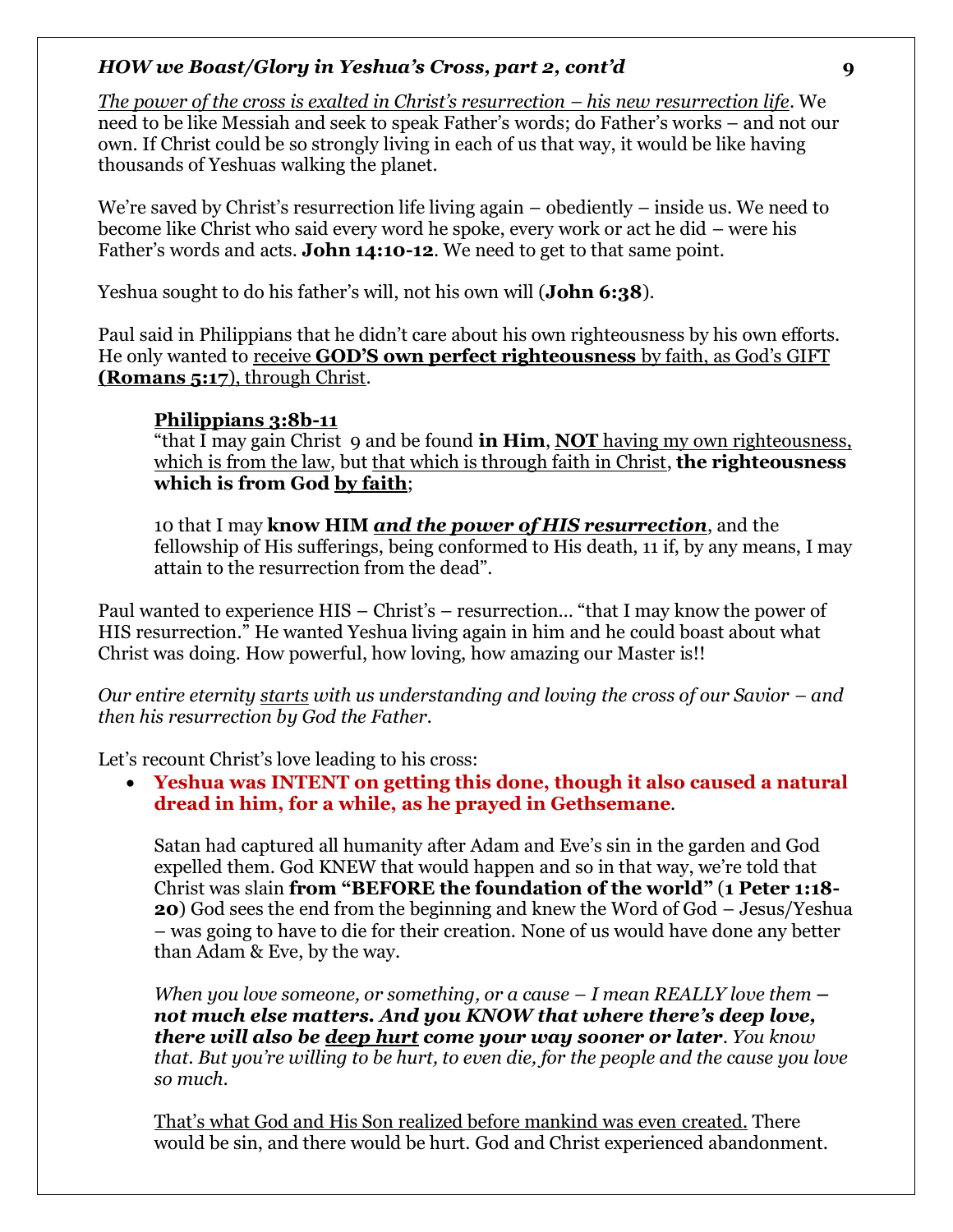And so the plan was made – from before creation of man – to show their love by dying brutally for us all and giving us the way back into His presence.

And at the Passover meal in John 13, AFTER Satan possessed Judas, notice the eagerness and determination of Christ.

# *John 13:26-27*

Jesus answered, "It is he to whom I shall give a piece of bread when I have dipped it." And having dipped the bread, He gave it to Judas Iscariot, the son of Simon.

27 Now after the piece of bread, *Satan entered him*. Then Jesus said to him, "What you do, do quickly."

We now read some strength and anticipation in Jesus' words—knowing the stage has been set for the grand battle for the saving of humankind. Yeshua – the son of Man- is ready to rumble with the most powerful evil spirit in creation – Satan. God is the ultimate power of course and against God, has no chance. Remember Jesus is a man at this point.

# **John 13:30-31**

Having received the piece of bread, he then went out immediately. And it was night.

31 **So, when he had gone out, Jesus said, "NOW the Son of Man is glorified, and God is glorified in Him…"**

• **After Adam and Eve's sin, humanity came under Satan's rulership.** He became the "god of this age/world" (**2 Corinthians 4:4**), though still under some **restraints and limits imposed by God, who is still Supreme.** Jesus said the people of his day were of their father – the Devil!

### **John 8:44a**

"You are of your father the devil, and the desires of your father you want to do."

The wages of sin is death – real death! Like ashes under the feet of those who fear God's name (**Malachi 4:2-3**) – not eternal life being tortured forever in hell fire that doesn't quite kill you! **So Yeshua/Jesus came to pay your and my penalty -- our lives—for us and he did it on the cross**. Now I can accept His offer of paying the sin debt I incurred -- and become a new creation, a son of God, and have eternal life as God's GIFT – because of the cross and resurrection of Jesus Christ.

• Satan battled Christ as hard as he could, I'm sure, to make Jesus sin. Just once would be enough to deal the fatal blow – to make Christ sin.

Though Yeshua was also God (**John 1:1-3,14; 20:28**), realize this human named Jesus/Yeshua was now going head-to-head against the most powerful, most wicked, most brilliant evil strategist especially now in his last couple days before Yeshua died.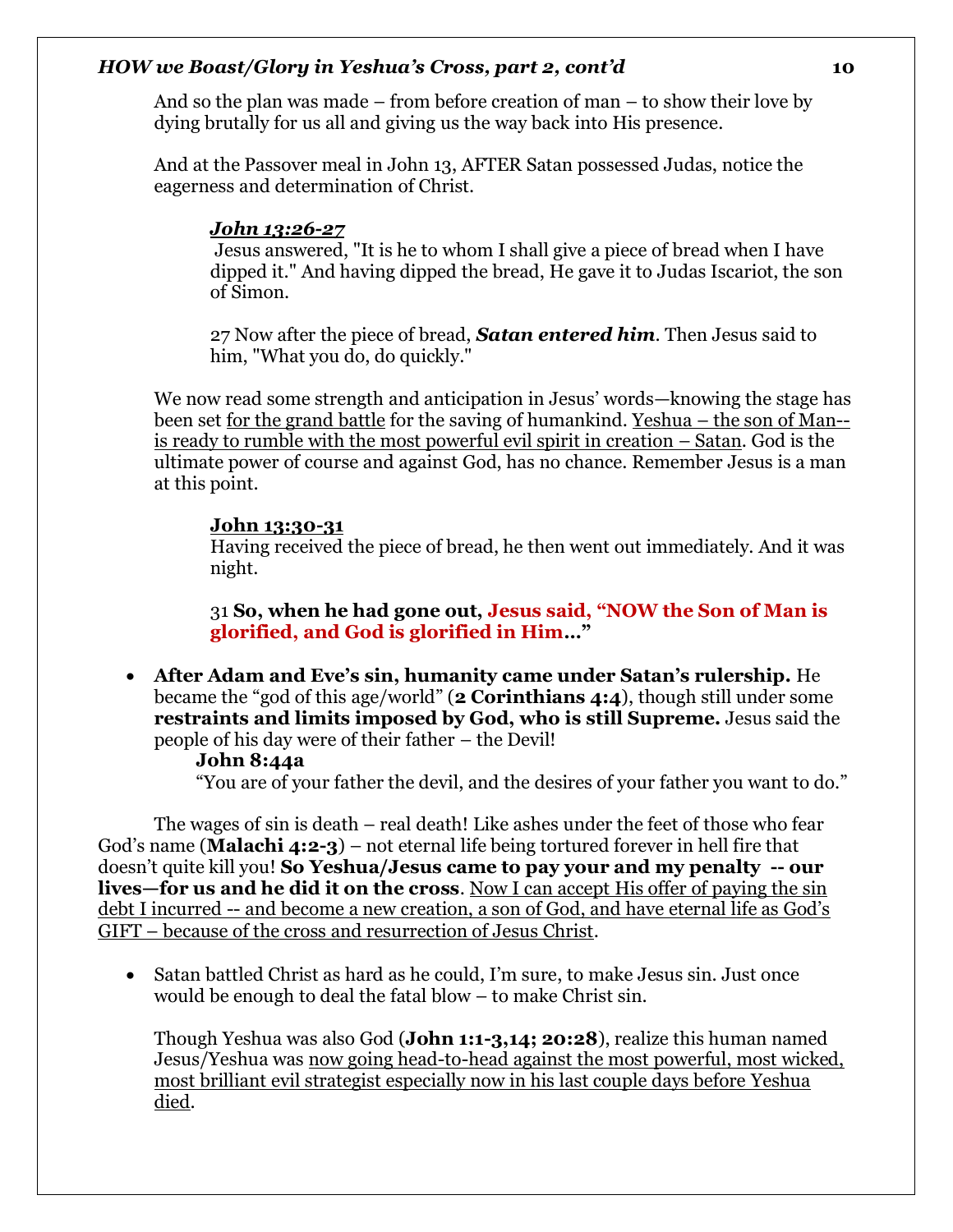Remember **Genesis 3:1** says the Serpent (who was Satan – **Rev. 12:9**) was the most cunning, crafty, shrewdest of all creatures ever *created*. Satan took responsibility personally to try to defeat Yeshua!

T**his was no doubt a vicious battle of temptations going on constantly,**  trying to make him DOUBT he was the Messiah or son of God. He even infected onlookers with creating doubt: "IF you're the son of God, come down off that cross." (**Matthew 27:40**).

But Yeshua WON. I can boast about His victory! He crushed Satan's HEAD at the Place of the SKULL, Golgotha – just as HE prophesied to Adam and Eve (**Genesis 3:15**), that one of their SEED (Christ) would crush the serpent's head – and DID, at the place of the Skull.

• **Jesus was also aware of the battle forces gathered invisibly – both evil and righteous angelic spirits around him. And that he could call on more than 12 legions of the elite angelic fighting** force, battle-ready angels **– 72,000** – with spirit swords drawn and eager to **instantly do** battle, if Jesus just gave them the word! (more is explained in the video)

Can you imagine **the TENSION in the spirit arena around Yeshua**? We don't fight flesh and blood but demonic powers, and I assure you this was going on heavily as Yeshua was being arrested. A Roman LEGION had up to 6,000 fighters. 12 legions  $x\,6,000 = 72,000.$ 

# **Matthew 26:53**

"Or do you think that I cannot now pray to My Father, and He will provide Me with more than twelve legions of angels?"

*This was all done for me, for you, for the whole world! Do you see WHY glory in the cross?* 

Because the cross of Jesus was about this fight against Satan and in this fight, he totally defeated Satan, he "crushed Satan's SKULL" as it were, – at Golgotha, the PLACE OF The SKULL. Our Savior is also a fighter and his perfect performance on the cross smashed Satan and opened the door for BILLIONS to be saved from Satan's grasp over time.

### **Hebrews 2:14-15**

"Inasmuch then as the children have partaken of flesh and blood, He Himself likewise shared in the same, that **through death He might** *DESTROY him who had the power of death, that is, the devil*,

15 and release those who through fear of death were all their lifetime subject to bondage."

Jesus was ready for the battle! Ready to get this done. Ready to show his glorious love for humanity, yes – even for those who hated him. Even though the pain was excruciating and shameful.

*It is IN The CROSS that we see the love of the Messiah in its greatest clarity. He showed love and concern throughout his ministry – but at the cross, his love ran red,* as it splashed and dripped down that old ugly beam to the cursed ground below – now being cleansed by his blood.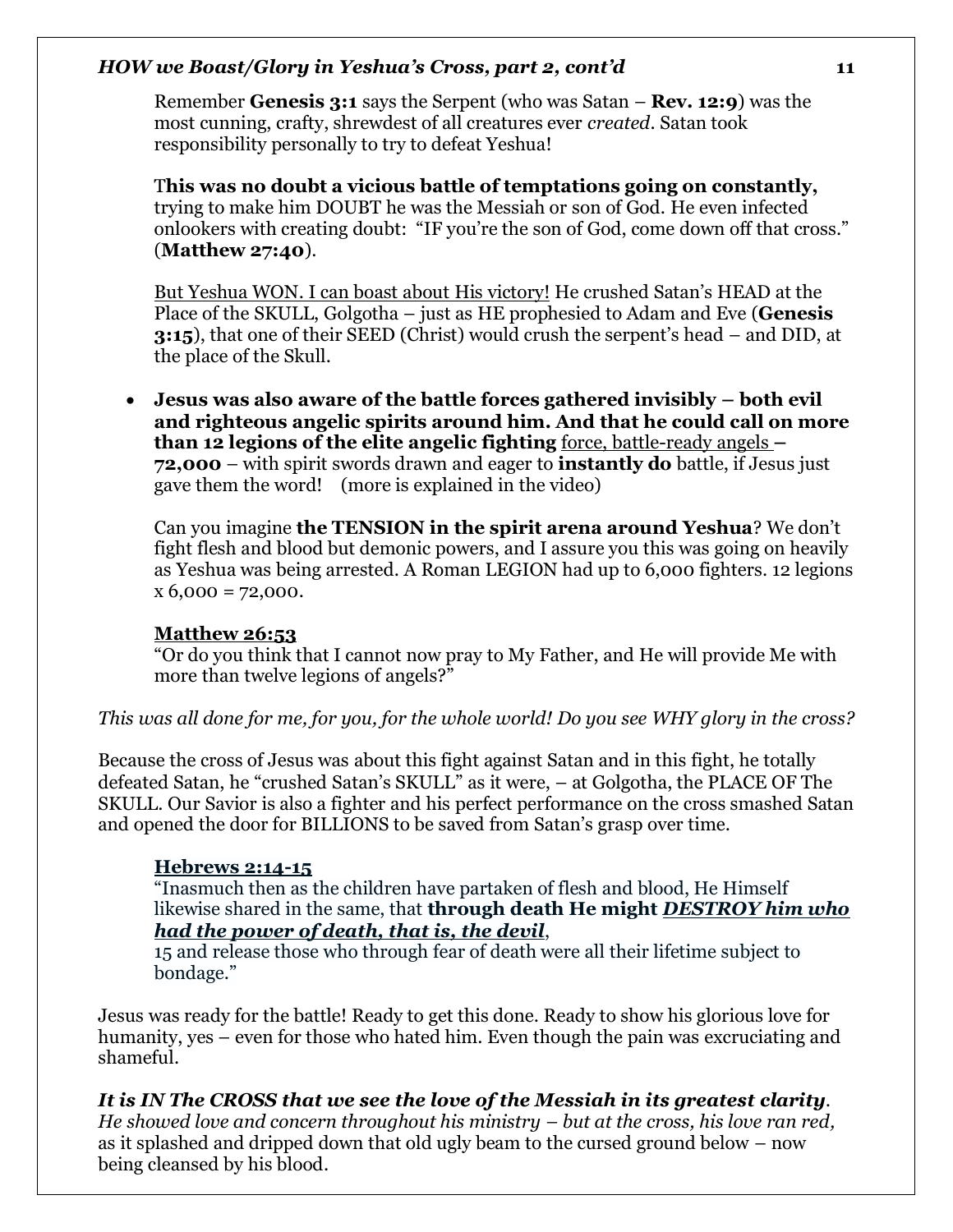Even while we were still sinners – he spread his arms and hands out wide – and invited us into HIM. We owe all to you, Jesus. We stand in awe of you, Jesus. We're in awe, Father.

In his open arms he saves us, protects us, forgives us, and He brings us back into his Father's presence… and said, "Abba is *your* father too, now, because of my cross and resurrection." (John 20:17)

Yeshua, Son of God, wants us all to come back to the presence of holy Father.

Oh I can boast on my Savior… at his cross. Praise you, Jesus, praise you.

# **HOW we Boast and glory in the Cross**

# **Hebrews 13:12-15**

Therefore Jesus also, that He might sanctify the people with His own blood, suffered outside the gate.

13 **Therefore let us go forth to Him, outside the camp, bearing His reproach.**

14 For here we have no continuing city, but we seek the one to come. 15 Therefore by Him let us continually offer the sacrifice of praise to God, that is, the fruit of our lips, giving thanks to His name."

HOW can we benefit the most from the cross? From Jesus Christ's sacrifice?

# **Hebrews 12:2 NIV**

"**Let us** *FIX OUR EYES ON* **Jesus,** the author and perfecter (finisher) of our faith, who for the joy set before him *endured the CROSS, scorning its shame*, and sat down at the right hand of the throne of God."

### **SO WE FIX our eyes on Jesus! That's the KEY to bearing fruit, as Yeshua says in John 15:4-5: IF we abide in him, we WILL bear much fruit. That's the key. Work hard on staying close, abiding, being attached to our Savior and Father – and we will bear fruit!**

Paul says in **2 Cor. 3:17-18** that AS we fix our eyes on Him, focus on him, and of course on Father too, *we become transformed into Christ's very image*! We start to look, act and be more like Him, the more we fix our eyes on Yeshua.

# **2 Corinthians 3:17-18**

"Now the Lord is the Spirit; and where the Spirit of the Lord is, there is liberty.

18 But we all, with unveiled face, beholding as in a mirror **the glory of the Lord,**  *are being transformed into the same image from glory to glory, just as by the Spirit* of the Lord."

We become what we focus on! As a man thinks in his heart, so IS he (**Proverbs 23:7**). Don't be FOCUSED on your weaknesses and sins – but on HIM – Christ **–** who transforms you and me if we focus on HIM.

As Yeshua said – Abide in me, and if you do, you will bear much fruit. (John 15:5)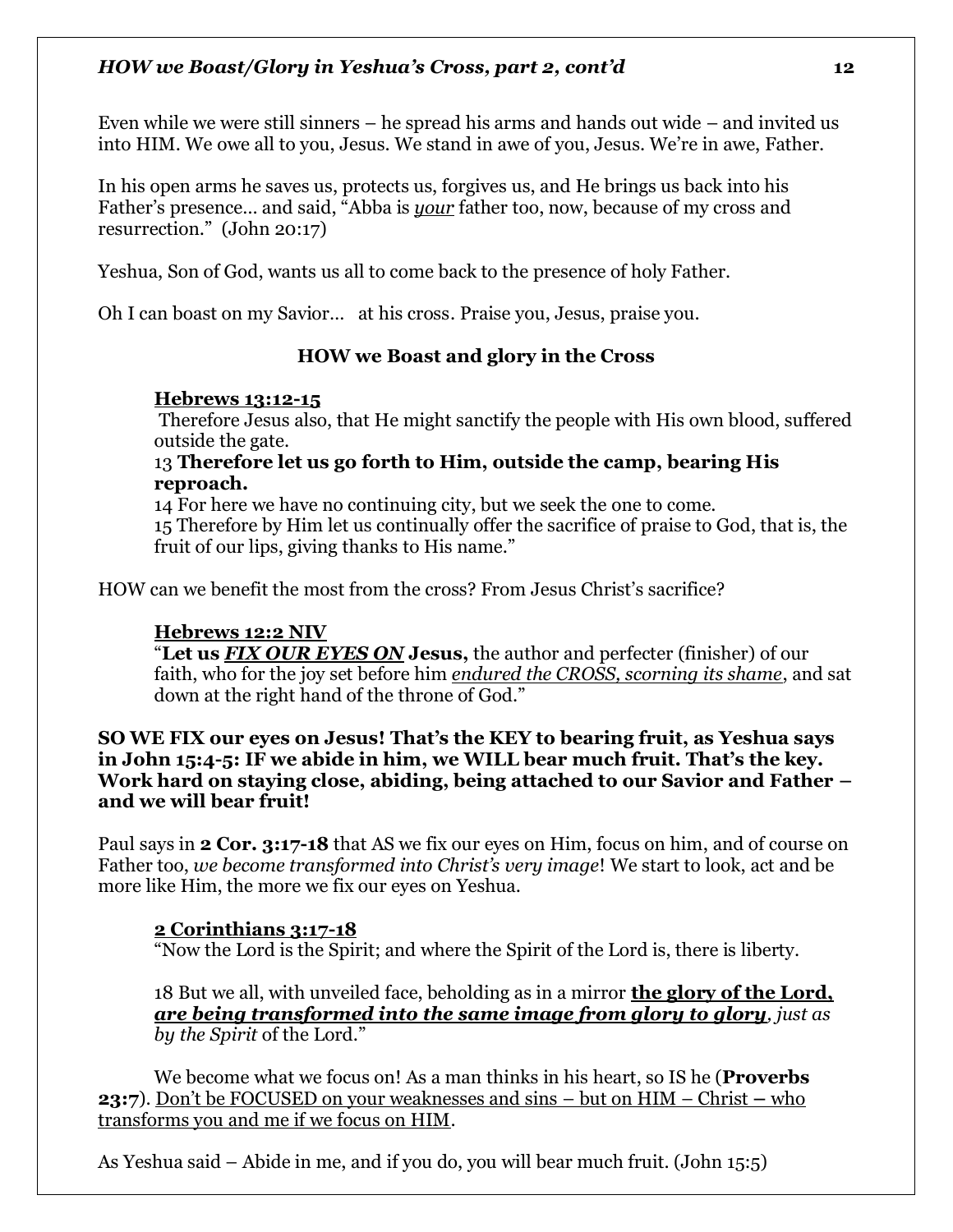### *So our WORK now is to focus and fix our minds on our leader – on Yeshua, Jesus the Messiah.*

THAT's how we best overcome – by fixing our thoughts and gaze on Yeshua. Abiding in him. Yeshua – Jesus Christ – makes us more and more just like him, AS *we focus on HIM*, his life, his words, and do everything to draw near to him and Abba, his/our Father. We become what we think about.

### **Proverbs 23:7a**

"For as he thinks in his heart, so is he."

**But the more we focus on SIN, instead of on Christ, the more we think about and do the sin.** ("Don't think about a pink elephant" – and that's all you can think about). Satan makes it so easy to focus on and see sin by TV, movies, Facebook, etc. PAUL said that about coveting **– Romans 7:7-10.** The more he pondered on "Do not covet," the more he thought about coveting!

It's time to start wrapping this up**. In a future sermon I will update my 2008 three sermons about the Mystery of Being in Christ (April 2008) and then 2 more in July 2008. Search bar "Being in Christ."**

I'll ask you all to read the first chapter of Ephesians two or three times please. Notice the words "in him" or "in Christ" as you read. *All these wonderful blessings of being in Christ are only possible because of the cross and resurrection of Jesus our Messiah.* 

**We answer God's call, repent, and turn around to His way, then we're baptized** – immersed in water, picturing burying the old self and coming up as new. Then we have an ordained minister LAY HANDS on us, and we receive God's Holy Spirit. That's the usual sequence, though there are exceptions like Cornelius' family, in the Bible (**Acts 10**).

The Holy Spirit baptizes us into the Body of Christ.

### **1 Corinthians 12:12-14**

"For as the body [of Christ] is one and has many members, but all the members of that **one body**, being many, are one body, so also is Christ.

13 **For by one Spirit we were all** *baptized into one body* — whether Jews or Greeks, whether slaves or free — and have all been made to drink into one Spirit. 14 For in fact the body is not one member but many."

The "body of Christ" is defined as His church (**Col. 1:24; Eph. 1:22-23)**.

Let me say this now too, to be clear. I hope you're seeing how and why we *must* be willing to boast on Christ, spread the news about Jesus of Nazareth and what a GREAT HERO, SAVIOR, AND MASTER he is. Say this with AWE in your heart and it will show in your voice as you speak to others.

I'm telling you. I want to do "shout outs" for my Savior. I want to boast about him and that wretched cross – but, through that cross and accepting HIM as our HERO, our Savior, our KING – SO much happens.